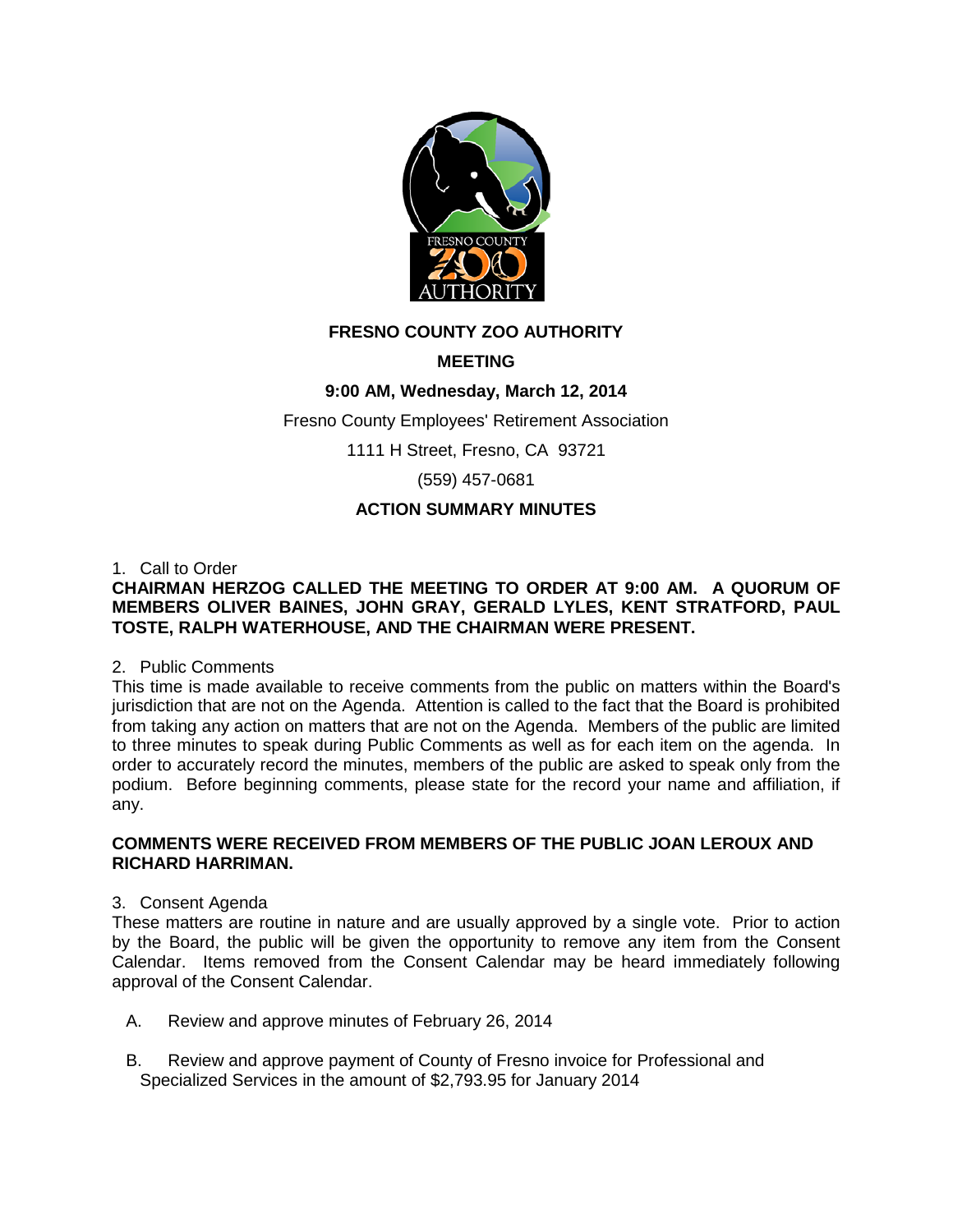C. Receive Treasurer's Report

#### **APPROVED – PT/GL**

4. Receive Fresno Chaffee Zoo Director's Report

**DIRECTOR BARTON REPORTED ON THE TIGER CUBS' FIRST DAY OUTSIDE; THE SOLD-OUT FROGS AND FAIRYTALES EVENT LAST WEEKEND; THE TIMELINE FOR THE MEASURE Z EXTENSION BALLOT MEASURE IN NOVEMBER; AND FUTURE PROJECTS WITH CURRENT TAX FUNDS, INCLUDING CHILDREN'S WATER PLAY AREA, EXPANSION OF ASIA AREA AND TIGER EXHIBIT, KOMODO DRAGON, ORANGUTAN, AND PARKING. HE AND ZOO COUNSEL LARSON RESPONDED QUESTIONS FROM MR. HARRIMAN REGARDING THE LOCATION OF THE BUST OF ROEDING AND PENDING LITIGATION.**

5. Receive Fresno Chaffee Zoo Finance Director's Report **FINANCE DIRECTOR BRIAN GOLDMAN PRESENTED THE REPORT FOR FEBRUARY. AMONG OTHER POSITIVE STATISTICS, YEAR-TO-DATE ATTENDANCE WAS UP 14% FROM LAST YEAR.**

- 6. Extension of Measure Z Sales Tax Ordinance
	- Hold first hearing on ordinance to extend the current countywide transactions and use tax (known as Measure Z) for the support of zoos, zoological facilities and related zoological purposes to be administered by the State Board of Equalization, and amending Section 1.010 of Fresno County Zoo Authority Ordinance No. 2004-1; waive reading of the ordinance in its entirety (2/3 vote required); and

**DIRECTOR BARTON DISCUSSED THE EXTENSION TIMELINE. MEMBER GRAY ASKED ABOUT HOW THE EXTENSION FUNDS WOULD BE USED. DIRECTOR BARTON SAID PLANS FOR FUTURE PROJECTS INCLUDED HIPPOS IN PHASE II OF AFRICAN ADVENTURE, CONTINUING TO BRING BACK LARGE ANIMALS SUCH AS GORILLAS, A NEW EDUCATION BUILDING, AND A NEW ENTRANCE COMBINED WITH AN EXHIBIT-PERHAPS PENGUINS. MAINTENANCE OF ROEDING PARK WOULD NOT BE INCLUDED, AND NO FURTHER EXPANSION OF THE ZOO IS PLANNED. MEMBERS WATERHOUSE, LYLES AND HERZOG COMMENTED ON THE BROAD LANGUAGE OF THE DRAFT BALLOT MEASURE. MEMBER WATERHOUSE SUGGESTED DELETING THE WORDS "…WITH A USEFUL LIFE OF FIVE YEARS OR MORE" FROM THE LAST SENTENCE ON PAGE 3 OF THE ORDINANCE. MEMBER TOSTE MADE A MOTION TO ADOPT THE ORDINANCE WITH THAT TEXT DELETED. UPON THE RECOMMENDATION OF COUNSEL WILLE, PRIOR TO THE BOARD'S ACTION, THE BOARD RECESSED TO MAKE COPIES OF THE ORDINANCE FOR ALL PRESENT WITH THE TEXT STRICKEN. MR. HERZOG CALLED A FIVE-MINUTE RECESS AT 9:55 AM. MEMBER BAINES LEFT THE MEETING AT 10:00 AM. AT 10:07 AM THE MEETING WAS CALLED BACK TO ORDER BY THE CHAIRMAN, WHO THEN CALLED FOR THE MOTION ON THE REVISED ORDINANCE LANGUAGE. APPROVED UNANIMOUSLY BY ROLL CALL VOTE OF MEMBERS PRESENT -- PT/RW – MEMBER BAINES ABSENT** 

• Set second hearing for April 30, 2014. **APPROVED UNANIMOUSLY BY ROLL CALL VOTE OF MEMBERS PRESENT -- PT/JG – MEMBER BAINES ABSENT.**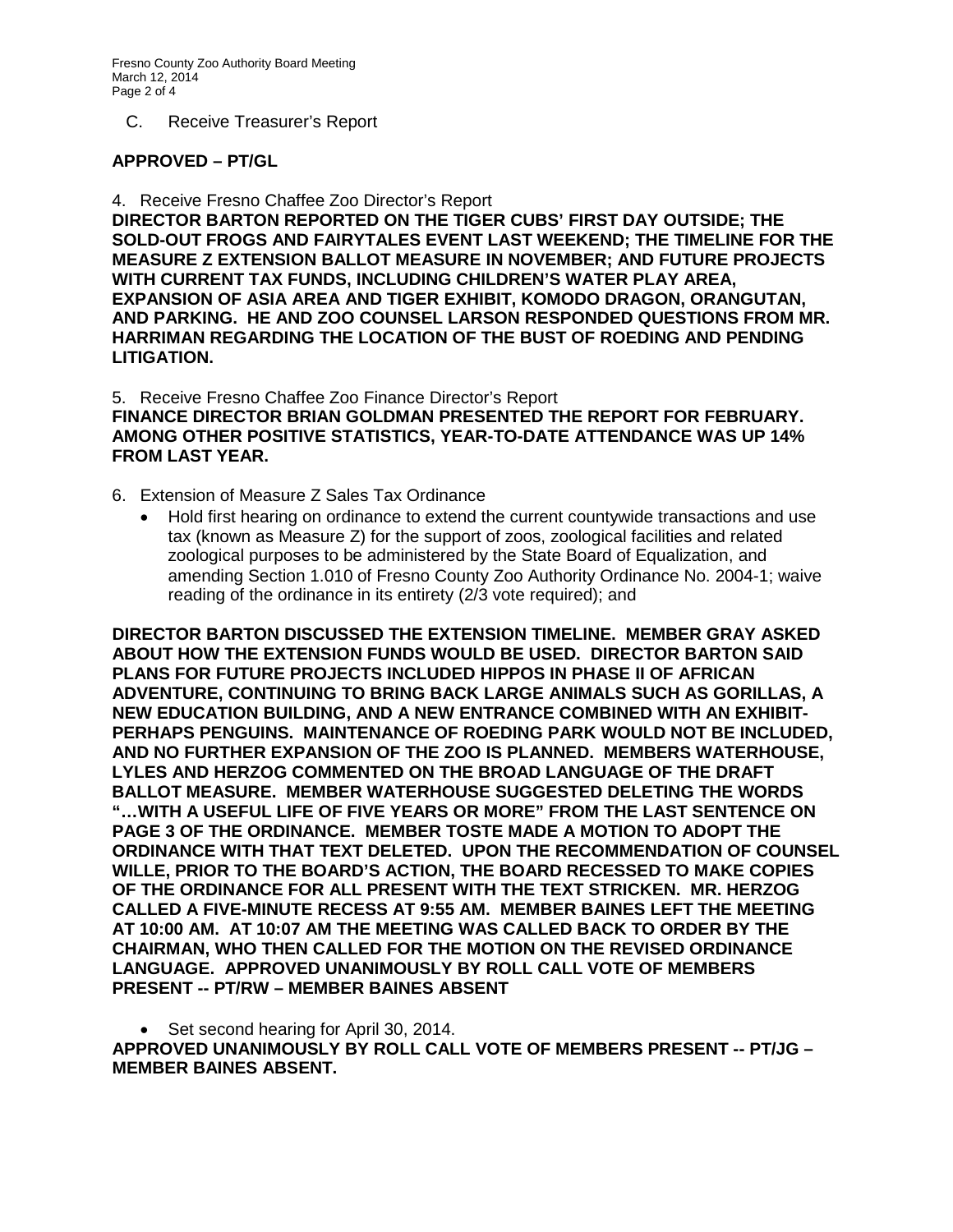**PUBLIC COMMENTS WERE RECEIVED FROM MS. FLORES, MS. LEROUX AND MR. HARRIMAN.** 

• Discuss proposed ballot language and provide direction to staff. **MEMBERS DISCUSSED BALLOT LANGUAGE AND SECOND DRAFT PROVIDED BY THE ZOO CORPORATION. CHAIRMAN HERZOG READ INTO THE RECORD THE MEMBERS' PREFERRED LANGUAGE CHANGES AND DIRECTED STAFF TO RETURN AT THE NEXT MEETING WITH THE ORIGINAL 2004 BALLOT LANGUAGE, AND THE RESOLUTION TO EXTEND MEASURE Z THAT WILL INCORPORATE THE PREFERRED BALLOT LANGUAGE.**

**PUBLIC COMMENT RECEIVED FROM MR. HARRIMAN, MS LEROUX AND MS FLORES.**

7. Receive report on options and estimated cost to publish notices of the Measure Z extension ordinance and approve publication.

**COSTS AND PUBLISHING OPTIONS WERE PRESENTED AND DISCUSSED. STAFF MENTIONED THAT IT COULD BE MAILED TO ANYONE WHO REQUESTED IT. MEMBERS LYLES AND GRAY SUGGESTED THAT THE ORDINANCE COULD BE POSTED WITHIN THE ZOO. DIRECTION WAS GIVEN TO POST THE FULL TEXT OF THE ORDINANCE ON THE AUTHORITY'S WEBSITE. MEMBERS VOTED TO PUBLISH ONLY THE NOTICE AND ORDINANCE SUMMARY IN THE FRESNO BEE IN ENGLISH, AND ONLY IN SPANISH IN VIDA EN EL VALLE. APPROVED -- JG/RW -- MEMBER BAINES ABSENT** 

### **COMMENTS WERE RECEIVED FROM MS. FLORES AND MR. HARRIMAN.**

**8.** Reaffirm next meeting date(s)

Adopted meeting dates include: April 30, 2014 May 28, 2014 June 25, 2014

**AFTER DISCUSSION, THE CONSENSUS OF MEMBERS WAS TO REAFFIRM MEETING NEXT ON THE PREVIOUSLY ADOPTED MEETING DATE OF APRIL 30, 2014, AND TO CONSIDER FUTURE MEETING DATES AT THAT TIME.**

**COMMENTS WERE RECEIVED FROM MS. FLORES.**

9. Chair's comments

**HELD; THE CHAIRMAN THANKED EVERYONE FOR THEIR PARTICIPATION, AND FOR THEIR INDULGENCE FOR HIS FIRST TIME SITTING AS CHAIRMAN.**

10. Board Member comments **HELD, NO COMMENTS WERE RECEIVED.**

11. Adjourn

**THERE BEING NO FURTHER BUSINESS BEFORE THE BOARD, THE CHAIRMAN ADJOURNED THE MEETING AT 10:40 AM.**